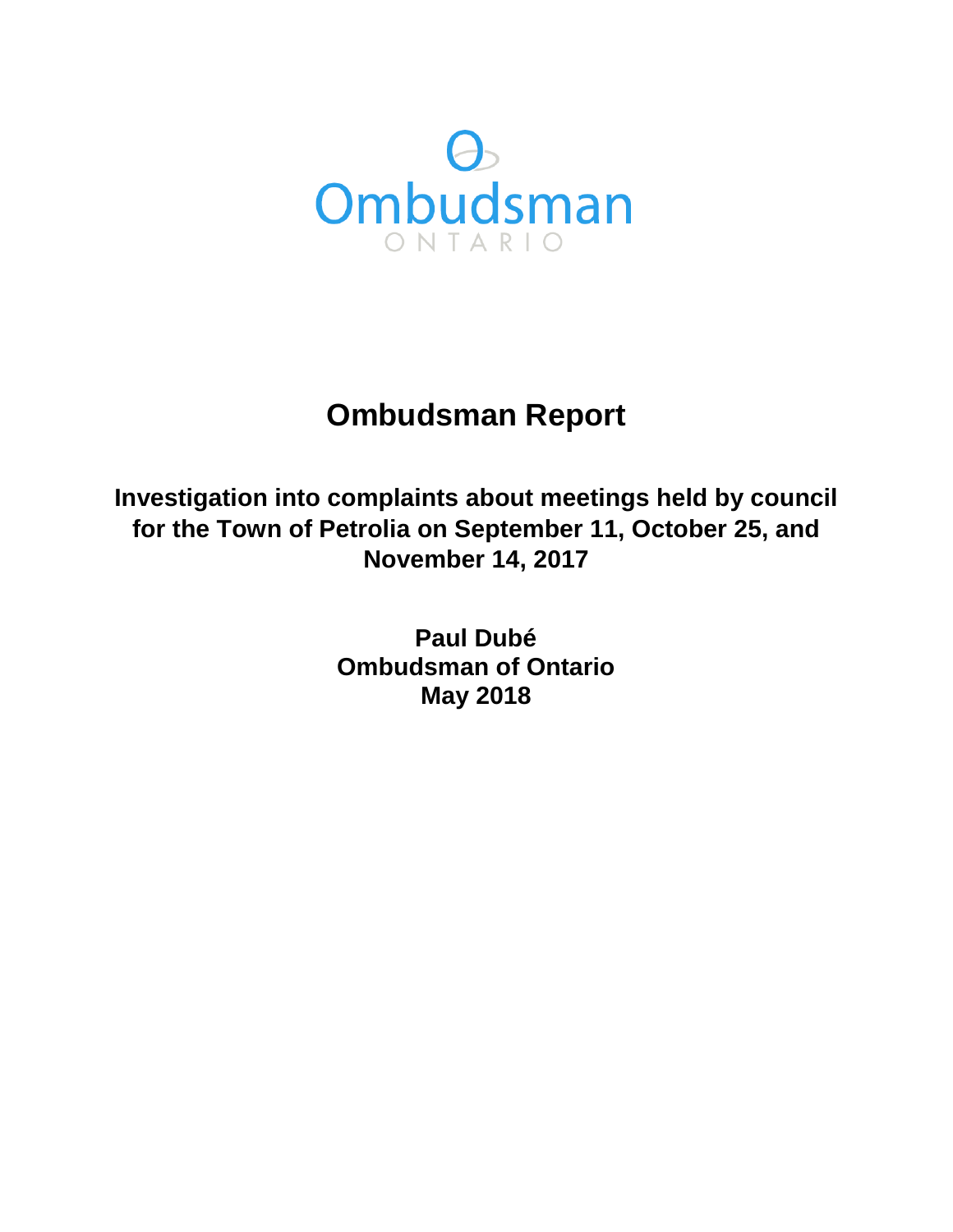# **Complaints**

- **1** In November 2017, my Office received complaints that three closed meetings held by council for the Town of Petrolia did not comply with the open meeting rules in the *Municipal Act, 2001* (the "Act").
- **2** The complaints alleged that closed session discussions on September 11 and October 25, 2017, about a proposal to have the YMCA operate the town's community centre, did not fit within any of the exceptions set out in the Act. The complaints also alleged that, during a closed session on November 14, 2017, council discussed a specific individual, as well as hiring an integrity commissioner, and that such discussions did not fit within any exceptions set out in the Act.

# **Ombudsman jurisdiction**

- **3** Under the Act, all meetings of council, local boards and committees of each of them must be open to the public unless they fall within the prescribed exceptions.
- **4** As of January 1, 2008, the Act gives citizens the right to request an investigation into whether a municipality has complied with the Act in closing a meeting to the public. Municipalities may appoint their own investigator. The Act designates the Ombudsman as the default investigator for municipalities that have not appointed their own.
- **5** The Ombudsman is the closed meeting investigator for the Town of Petrolia.
- **6** In investigating closed meeting complaints, we consider whether the open meeting requirements in the Act and the municipality's procedure by-law have been observed.

# **Investigative process**

- **7** On January 8, 2018, we advised the municipality of our intent to investigate these complaints.
- **8** My Office reviewed the city's procedure by-law and relevant portions of the Act. We reviewed the meeting records from the open and closed portions of the September 11, October 25, and November 14, 2017 meetings, as well as supporting documentation. We interviewed the town's interim CAO/Clerk, the Director of Cultural Services, and all members of council.
- **9** My Office received full co-operation in this matter.

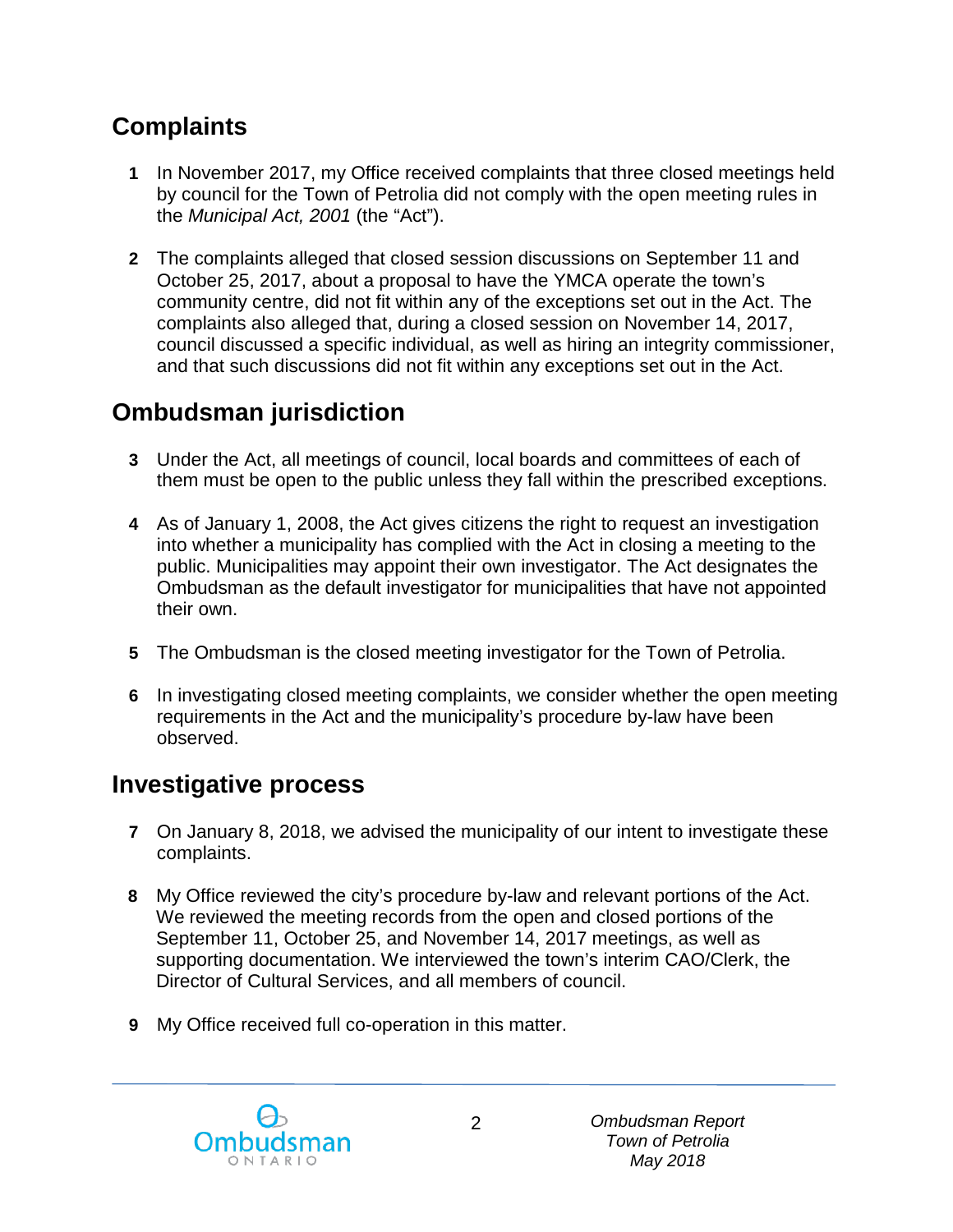# **Background: The YMCA proposal**

**10** The Town of Petrolia has owned and operated a community recreation centre in the town since 2006, which was known at the time of these meetings as the Oil Heritage District Community Centre. Town staff told us that, in spring or summer 2017, officials from the YMCA approached the town about the possibility of the YMCA becoming the facility's operator. By September 2017, staff told us they determined that the matter should be put before council for consideration. At the time of the September 11 and October 25, 2017 meetings, information about the YMCA's proposal was not yet public.

# **Council meeting on September 11, 2017**

- **11** Council for the Town of Petrolia held a regular meeting in council chambers at 7:00 p.m. on September 11, 2017.
- **12** The minutes indicate that council passed a resolution to close the meeting at 7:45 p.m. to discuss four matters, including, "Legal 2017-04 – pending labour relations." That matter was the subject of the complaint to my Office.
- **13** According to the closed session minutes, two representatives from the YMCA attended the meeting to present an operating proposal to council for the Oil Heritage District Community Centre. We reviewed a copy of the presentation slides from the meeting.
- **14** The slides set out an overview of the YMCA as an organization and its operations in the area around Petrolia. They stated that YMCA services are open to everyone, and that 11 percent of members in the area require financial assistance. They included a map of other YMCA facilities in the area and participation statistics from other communities. The slides set out the shared services model used by the YMCA in other communities, and provided details on what each department of the YMCA contributes, such as marketing, administrative and technical services, and fundraising administration.
- **15** The slides also addressed estimated operating budgets if the YMCA were to operate the Petrolia community centre, including an estimate of the town's costs, and off-set funding that the town would be required to pay to mitigate losses over the first year of operations. They described the YMCA's membership model, and provided projected membership statistics for the next five years.
- **16** The slides provided an overview of how current members of the centre would transition to become YMCA members, addressed membership assistance, and

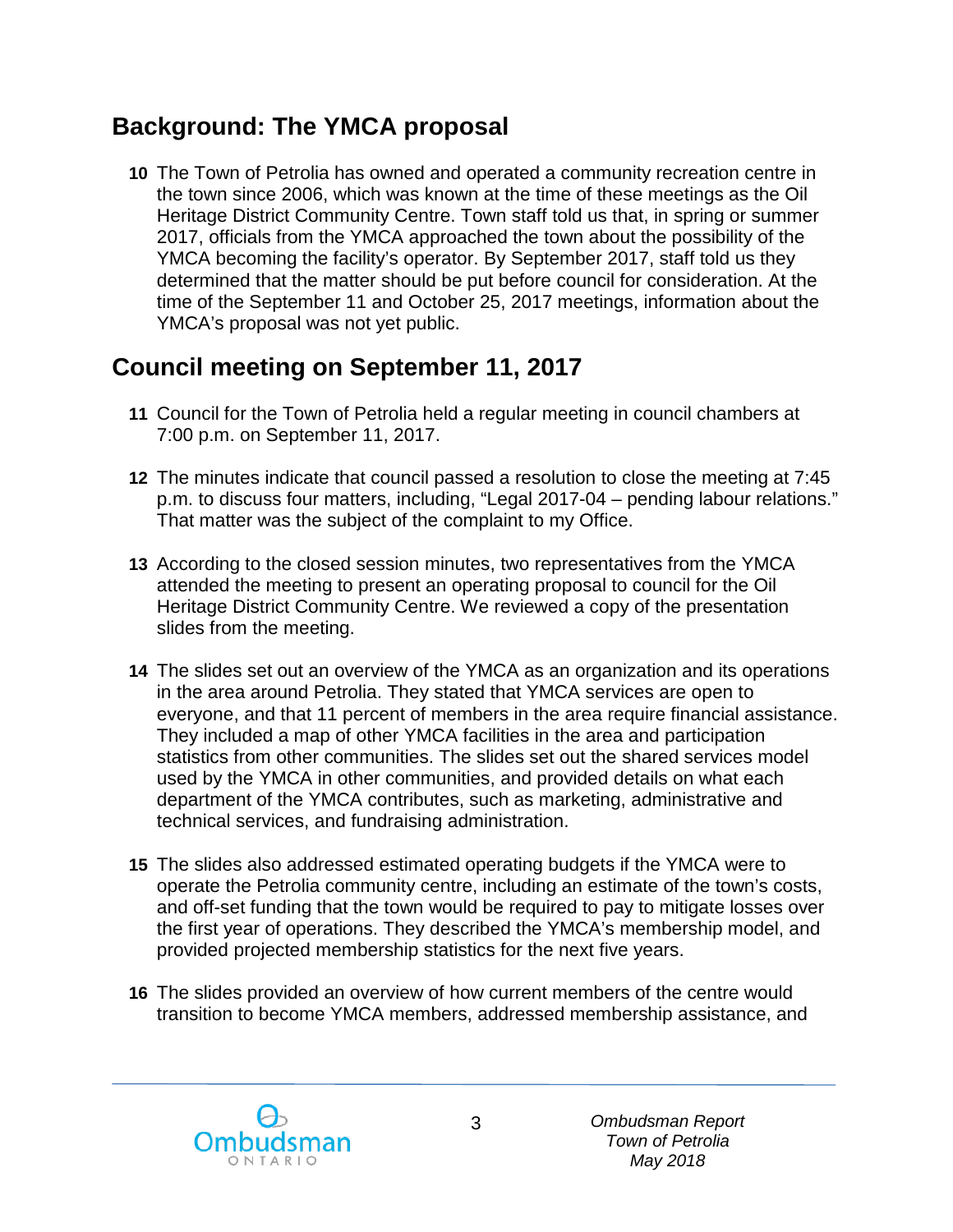described the YMCA's "Strong Kids" campaign. One slide set out the town's costs for the transition, including costs for YMCA staff time to assist with the transition.

- **17** The presentation ended by setting out the benefits of having the YMCA as a partner. It concluded with a slide listing the next steps, including the town endorsement of a Memorandum of Understanding, council approval to negotiate a five-year operating agreement, a YMCA audit of the existing facility, and relaunch of the centre as a YMCA.
- **18** Council members told us that the presentation was very high-level. Council was told about how the YMCA operates in nearby communities like the Town of Goderich, and how it would bring efficiencies to the operation in Petrolia. Council members told us they remember hearing about the YMCA's strengths, including with respect to marketing. Some council members and staff remember being told about how the YMCA would save the town money, and that the town would retain ownership of the building and equipment.
- **19** Council members told us that the discussion also touched on how members of the community centre would transition to become YMCA members, and about membership fees and day pass costs.
- **20** During interviews, investigators from my Office were told that following the presentation by the YMCA representatives, the town's Director of Cultural Services provided council with information and answered questions. Two councillors recalled discussing whether the YMCA would continue an existing partnership with the local family health team, focusing on health and wellness programs for seniors.
- **21** Ombudsman staff were told that some council members asked about the implications of the proposal on current centre employees, as employee matters were not addressed during the YMCA's presentation. Staff recalled telling council that the proposal would affect all staff at the centre, and noted that certain employees were unionized. During interviews, we were told that this was a preliminary, high-level discussion about the effect on staff and whether staff at the centre would transition to become staff of the YMCA. While one council member recalled the discussion following the YMCA presentation focusing on labour issues, the other members of council told us that labour issues were discussed for a few minutes during the question-and-answer portion of the meeting.
- **22** Councillors remembered being told that, in order to move forward, the YMCA would have to conduct an in-depth study of the centre's operations. During the meeting, council voted to direct staff to proceed with a Memorandum of Understanding between the town and the YMCA to continue the process, and directed staff to report back to council as progress was made.

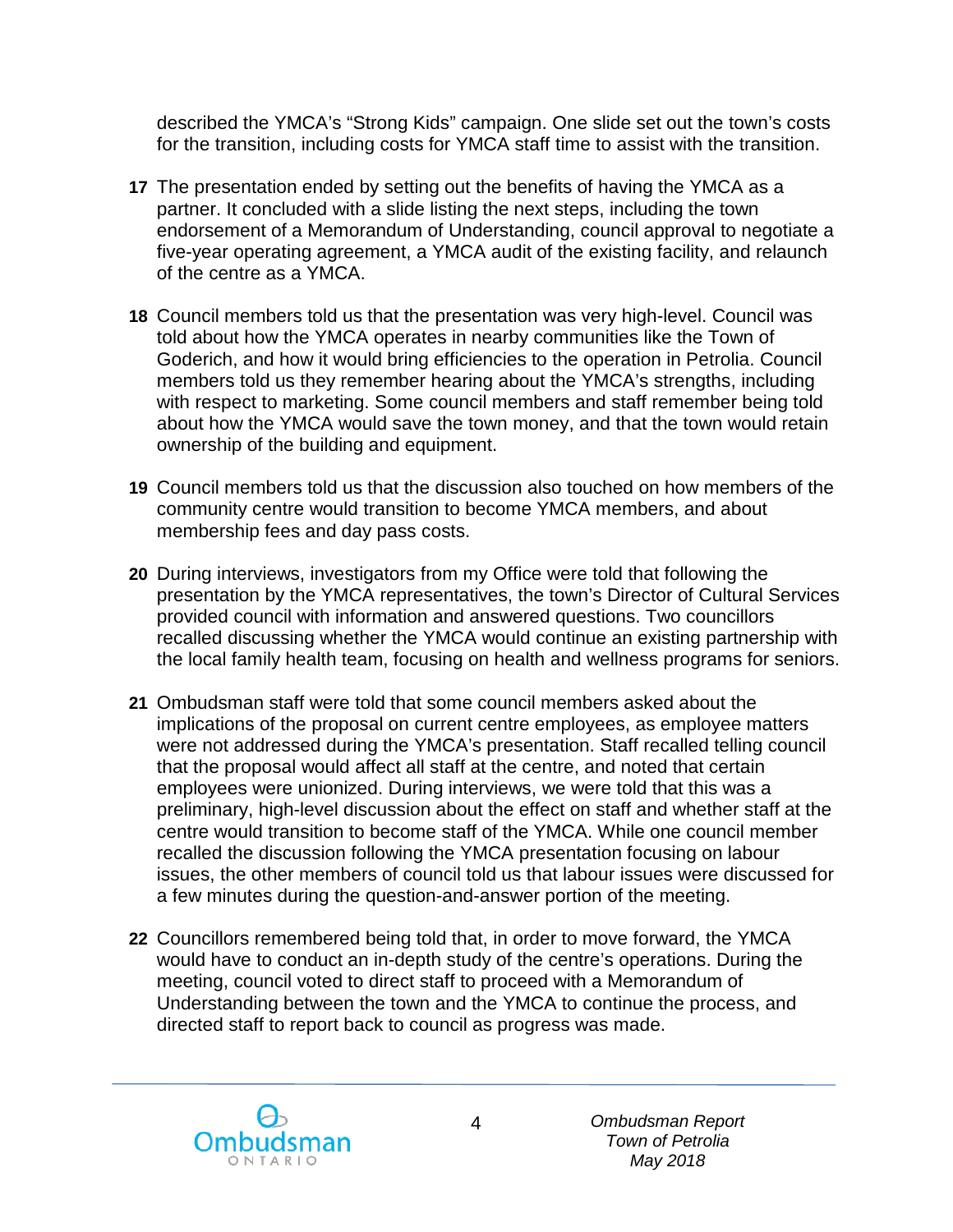- **23** The YMCA representatives left the meeting at 8:40 p.m. Council next discussed a property standards matter that was not related to the subject of this investigation.
- **24** The open session resumed at 9:21 p.m.

### Analysis

#### *Applicability of the exception for advice subject to solicitor-client privilege*

- **25** The discussion about the YMCA's proposal was identified on the agenda and in the minutes as "Legal." During a review of a preliminary version of this report, council told us that staff had received legal advice prior to the meeting with respect to the proposed Memorandum of Understanding. However, during interviews, town staff and council members confirmed that no legal advice was received or discussed during the meeting. The matter was presented by the town's Director of Cultural Services and representatives from the YMCA. No legal advisers were present during the meeting, and no legal advice was presented to council either verbally or in writing.
- **26** In order for the exception in s.239(2)(f) of the Act to apply, advice from a solicitor or related communication must exist, and be the subject of the in camera discussions.
- **27** Council for Petrolia did not receive legal advice during the meeting on September 11, 2017, either in person, through staff, or in writing, and no legal advice was discussed. The discussion did not fit within the exception for advice subject to solicitor-client privilege.

#### *Applicability of the exception for labour relations or employee negotiations*

#### The YMCA presentation

- **28** Town staff and members of council told us council relied on the exception for labour relations and employee negotiations to discuss the YMCA's proposal in camera because discussing the matter in public would lead to speculation about the impact of the proposal on existing employees. They told us that while the content of the presentation was not labour relations information, the fact that council was considering the proposal might have labour relations implications.
- **29** During the presentation by YMCA staff, no employees or labour information were discussed. Instead, the presentation focused on the YMCA's operating model and processes, and how those might be applied in Petrolia. The presentation itself did not cover employment issues.

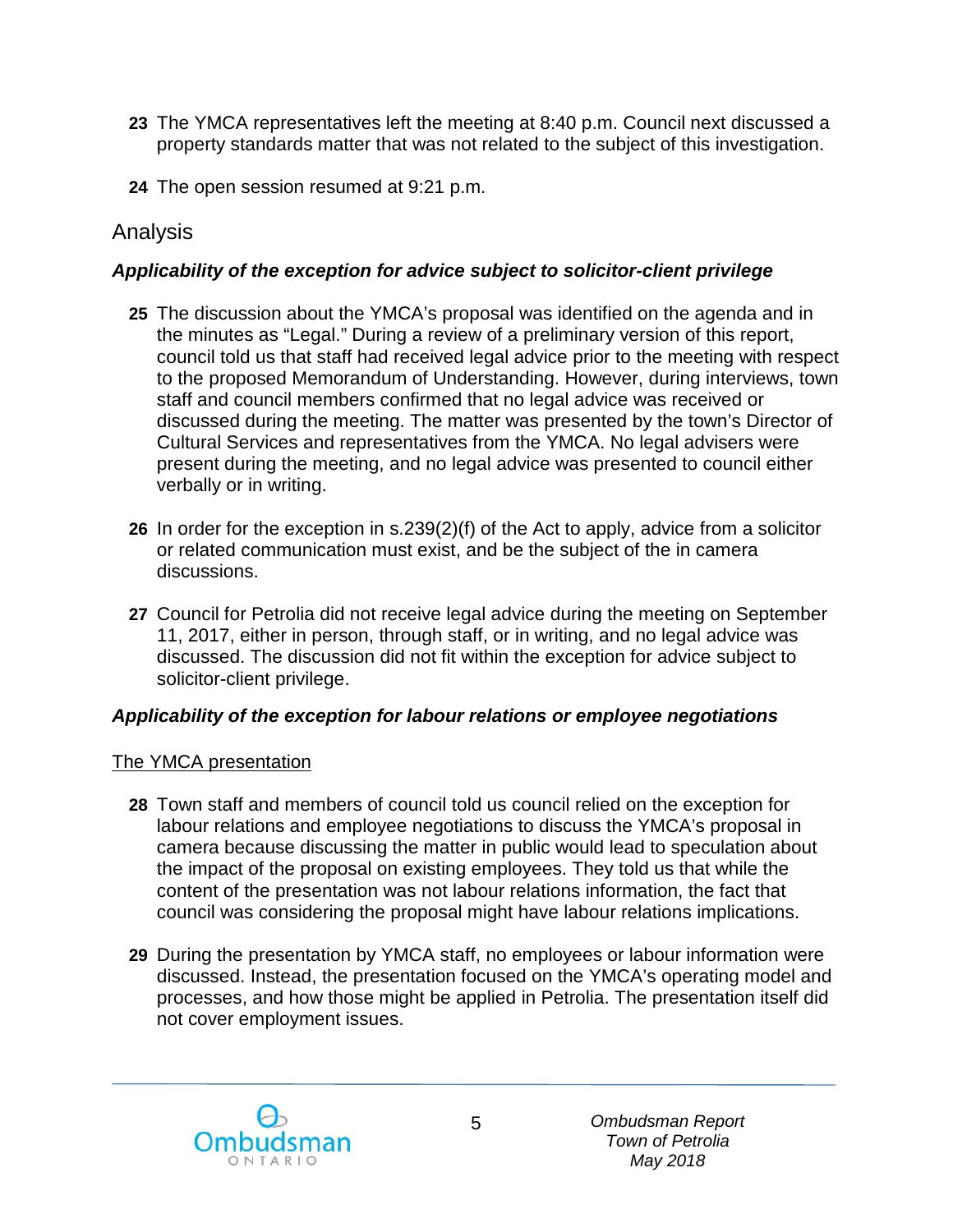**30** The exceptions in the *Municipal Act* are to be interpreted and applied narrowly, to maximize the information discussed in public. The exceptions do not extend to discussions about sensitive information, or to information that might lead the public to speculate about otherwise confidential information. As stated in my Office's 2014 report about the City of Welland:

Although there may have been a desire to maintain confidentiality in order to protect various interests of the city, I must emphasize again that council cannot bring a matter in camera simply because it is considered sensitive or confidential or potentially against the city's interests to discuss it publicly. Matters can only be discussed in camera if they fit squarely within the exceptions to the open meeting requirements.

**31** The topics covered in the presentation did not fit within any of the exceptions to the open meeting rules.

#### The question-and-answer period

- **32** Following the YMCA presentation, council members asked staff and the YMCA representations a series of questions about the proposal. During this portion of the meeting, questions were asked about the impact of the proposal on employees.
- **33** Generally, the labour relations exception does not apply to discussions relating to an organizational review or restructuring by a municipality. However, my Office has found that the exception may apply to a discussion relating to reorganization as it affects individuals and their roles.<sup>1</sup>
- **34** Other closed meeting investigators have also found that the exception in s.239(2)(d) can apply to discussions about large groups of employees. In a 2013 report about the City of Markham, Local Authority Services (LAS) found that a discussion about giving all full-time staff three paid days off in December was permitted in camera. LAS wrote that while a discussion about granting a benefit to a large number of employees would not constitute personal matters, it did fit within the exception for labour relations or employee negotiations.
- **35** In a 2008 decision, the Information and Privacy Commissioner (IPC) considered whether a City of Ottawa closed meeting fit within the exception for labour

<span id="page-5-0"></span> $\overline{a}$ <sup>1</sup> See Ontario Ombudsman, *Letter to the Town of Amherstburg* (December 9, 2013), online: <https://www.ombudsman.on.ca/resources/reports-and-case-summaries/municipal-meetings/2013/townof-amherstburg>; Ontario Ombudsman, *Investigation into a complaint about a meeting held by Council for the City of Sault Ste. Marie on October 13, 2015* (August 2016), online: <https://www.ombudsman.on.ca/resources/reports-and-case-summaries/municipal-meetings/2016/city-ofsault-ste-marie>.

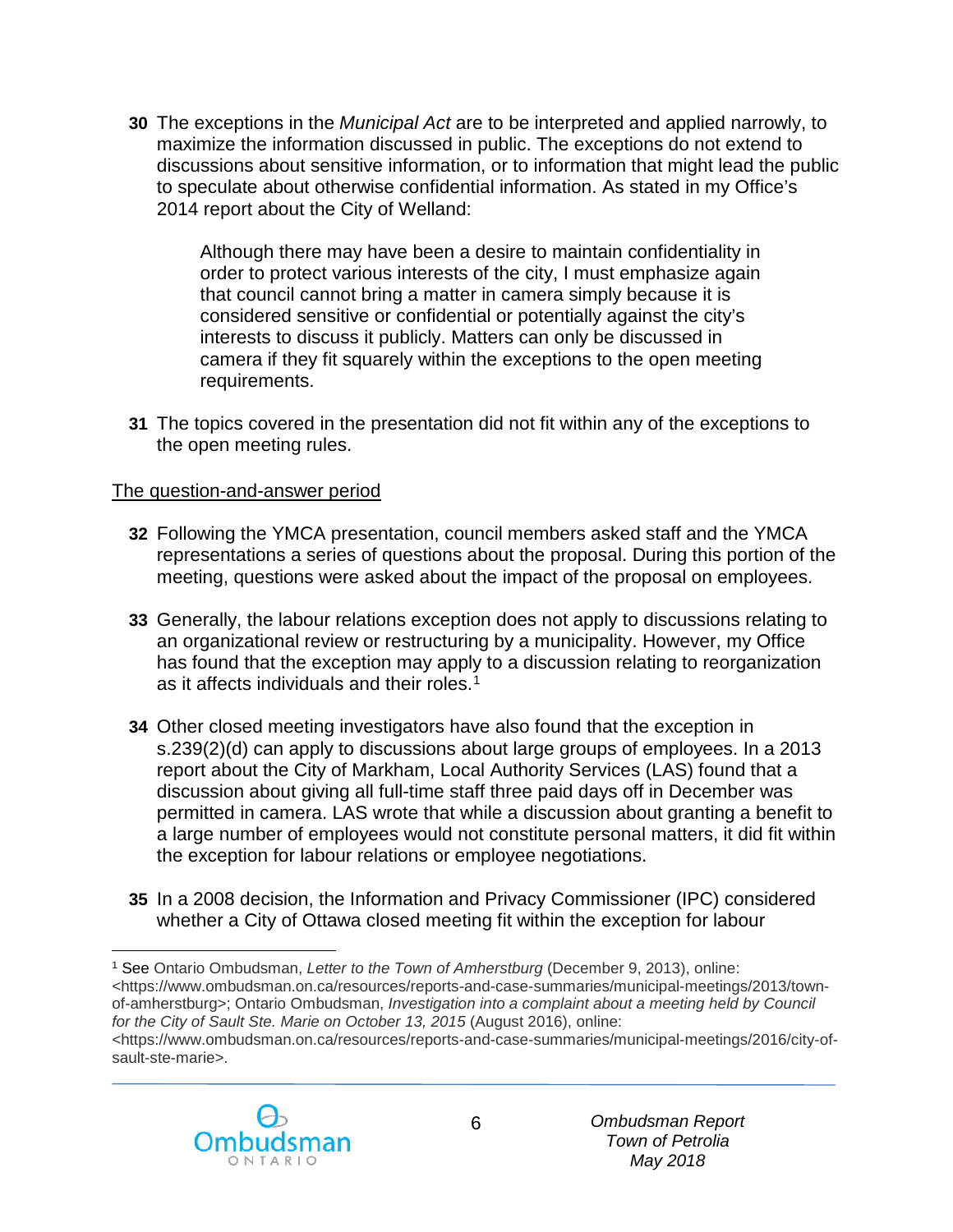relations and employee negotiations, as well as two other exceptions.<sup>[2](#page-6-0)</sup> In that case, the city was discussing a plan to take over a community centre from a private company that had been operating it on behalf of the city. As part of that process, all staff would become employees of the city. The IPC found that the discussion fit within the exception in s.239(2)(d).

- **36** While no individual employees were identified during the September 11, 2017, meeting by name or position, the portion of discussion about employees applied to every employee of the community centre. As it applied to every employee, the portion of the discussion about staffing fit within the exception for labour relations and employee negotiations in s.239(2)(d).
- **37** The questions about employees were entwined with questions about a number of other issues, including how the YMCA operates in other municipalities, the financial viability of the proposal, membership fees, programs for seniors, and whether the town would retain ownership of the building.
- **38** In 2011, with respect to an appeal of a decision of the IPC, Ontario's Divisional Court found that it is not realistic to expect a municipal council to come in and out of closed session to parse permitted topics from topics not permitted in camera. The Court explained:

Whenever a participant interrupts the consideration [of a permitted topic]… to refer to any other option being considered or to review any part of the history or background, the meeting would have to adjourn to go into a public session and then close again when the discussion returned to consider the [permitted topic]. It is not realistic to expect the members of a municipal council to parse their meetings in this way. At a minimum, it would detract from free, open and uninterrupted discussion. It could lead to meetings that dissolve into recurring, if not continuous, debate about when to close the meeting and when to invite the interested public to return.<sup>[3](#page-6-1)</sup>

**39** While many of the questions posed by council members on September 11, 2017 did not relate to employees or labour issues, it would be unrealistic to expect the town to parse employee-related questions from other general questions during the question-and-answer portion of the meeting. The question period that followed the YMCA presentation fit within the exception for labour relations or employee negotiations.

<span id="page-6-1"></span><span id="page-6-0"></span> $\overline{a}$ <sup>2</sup> IPC, Order MO-2335, City of Ottawa, August 2008, online: <https://decisions.ipc.on.ca/ipccipvp/orders/en/item/133125/index.do?r=AAAAAQANT3JkZXIgTU8tMjMzNQE>. <sup>3</sup> *St. Catharines (City) v. IPCO*, 2011 ONSC 2346 at para 42.

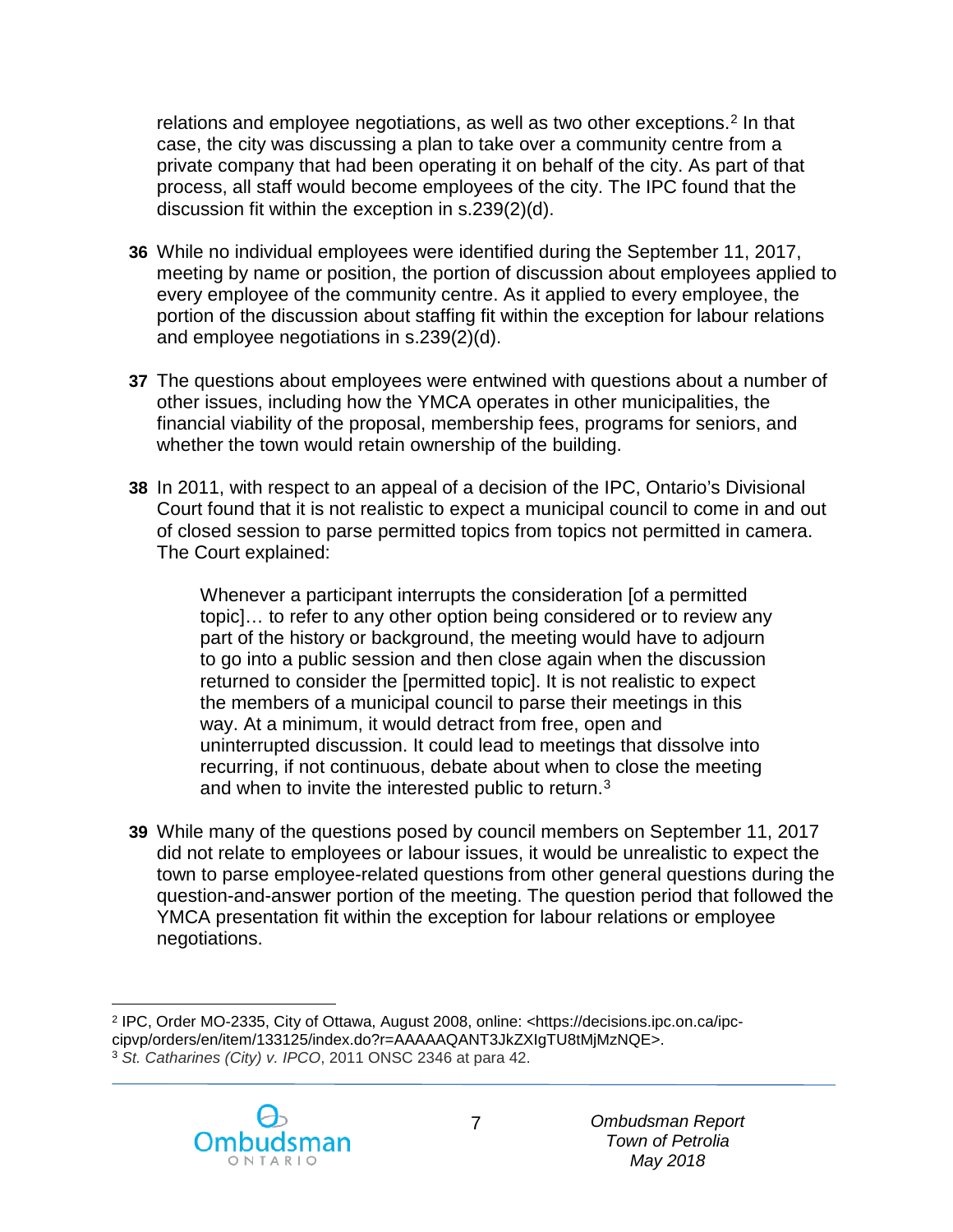# **Council meeting on October 25, 2017**

- **40** The Town of Petrolia held a special meeting on October 25, 2017, at 4:30 p.m. in council chambers. Council passed a resolution at 4:31 p.m. to close the meeting, referencing, "Legal: 2017-04, to discuss pending labour relations."
- **41** According to the minutes, during the closed session, the town's Director of Cultural Services (the "Director") gave a report to council about the YMCA proposal to operate the community centre, as a follow-up to the September 11, 2017 in camera meeting discussed above. No representatives from the YMCA were present. According to the minutes and interviews conducted by my Office, the Director explained how the process would move forward, outlining the timing of the process and when the matter would be brought before council again.
- **42** The Director next provided information to council about how the proposal might affect employees at the centre. Council members asked questions about the labour relations implications of the proposal, including with respect to wage scale and effects on unionized employees, which staff answered. While no legal advice was conveyed to council, we were told during interviews that staff informed council that they had consulted the town's external counsel.
- **43** Some members of staff and council told us that the Director was simply providing an update to council, and that the council did not make any decisions or give direction to staff during the meeting. Other members of staff and council told us that council directed staff to continue to negotiate with the YMCA and to inform community centre staff about the proposal.
- **44** The Director told council that the proposal would affect all staff at the centre, so he planned to go to the centre immediately after the meeting to speak with staff. Staff and council members told us the Director left the closed meeting before it ended to go to the community centre to inform staff about the proposal.
- **45** Council returned to open session at 4:57 p.m.
- **46** The open minutes state that council rose and reported to the public by distributing a press release stating that the town was discussing options with the YMCA to operate the community centre. The press release stated that staff at the centre were being notified and that the YMCA had committed to providing first consideration to all current, qualified staff. It stated that the community would be consulted on the proposal, and that a contract would go to council in December based on the outcome of public consultation.

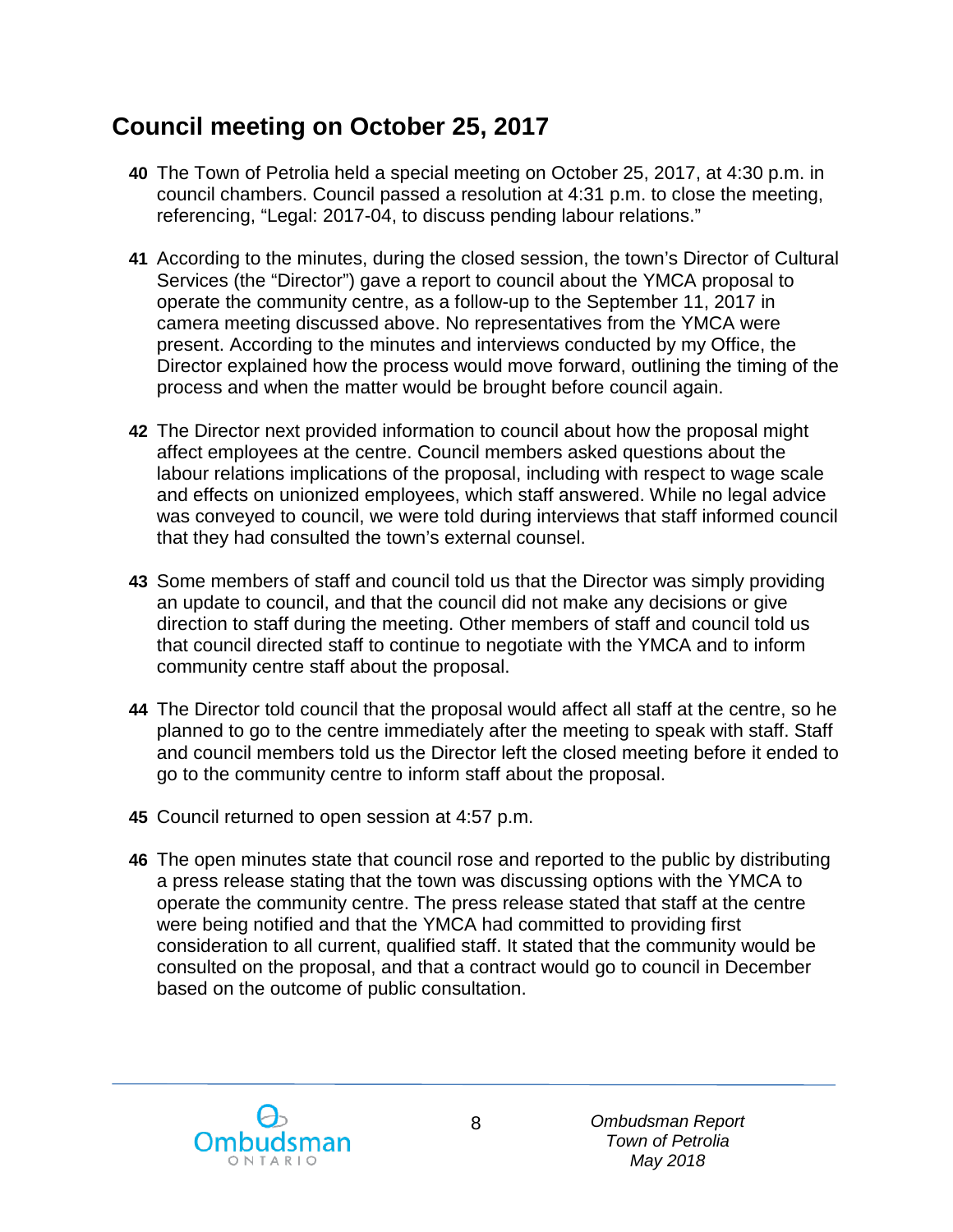**47** The Clerk told us that the press release was posted immediately to the town's social media accounts.

### Analysis

#### *Exception for labour relations or employee negotiations*

- **48** The town relied on the exception for labour relations and employee negotiations to discuss this matter in camera. As noted above, this exception generally does not apply to discussions about organizational reviews or restructuring, but it can apply to reorganization as it affects individuals in their roles. In this case, the YMCA's proposal, if accepted by the town, would affect the employment status of every employee at the community centre.
- **49** During interviews with investigators from my Office, staff and council members who attended the closed meeting told us that the discussion focused on the employees of the centre. Throughout the Director of Cultural Services' presentation, council members asked questions about how staff would transition from being employees of the town to being employees of the YMCA. The presentation itself focused in large part on the effects of the proposal on staff and how to best inform employees about the proposal.
- **50** The discussion in camera on October 25, 2017 consisted of council discussing labour relations with respect to all employees of the community centre. As with the portion of the September 11, 2017 meeting about employees, this discussion fit within the exception for labour relations or employee negotiations.

# **Council meeting on November 14, 2017**

- **51** Council for the Town of Petrolia held a special meeting in council chambers at 2:30 p.m. on November 14, 2017. The agenda for the special meeting stated that council would be discussing three matters in camera. The first two matters were listed under the exception in s.239(2)(b) for personal matters about an identifiable individual. The third was listed under the exception in s.239(2)(d) for labour relations or employee negotiations. The complaints to my Office pertain to the third discussion topic.
- **52** The open session minutes recorded a resolution to close the meeting citing the exceptions as in the agenda, along with the word "personal" and a file number. No additional detail about the subjects to be discussed was included in the resolution.
- **53** The minutes stated that council moved in camera at 2:31 p.m.

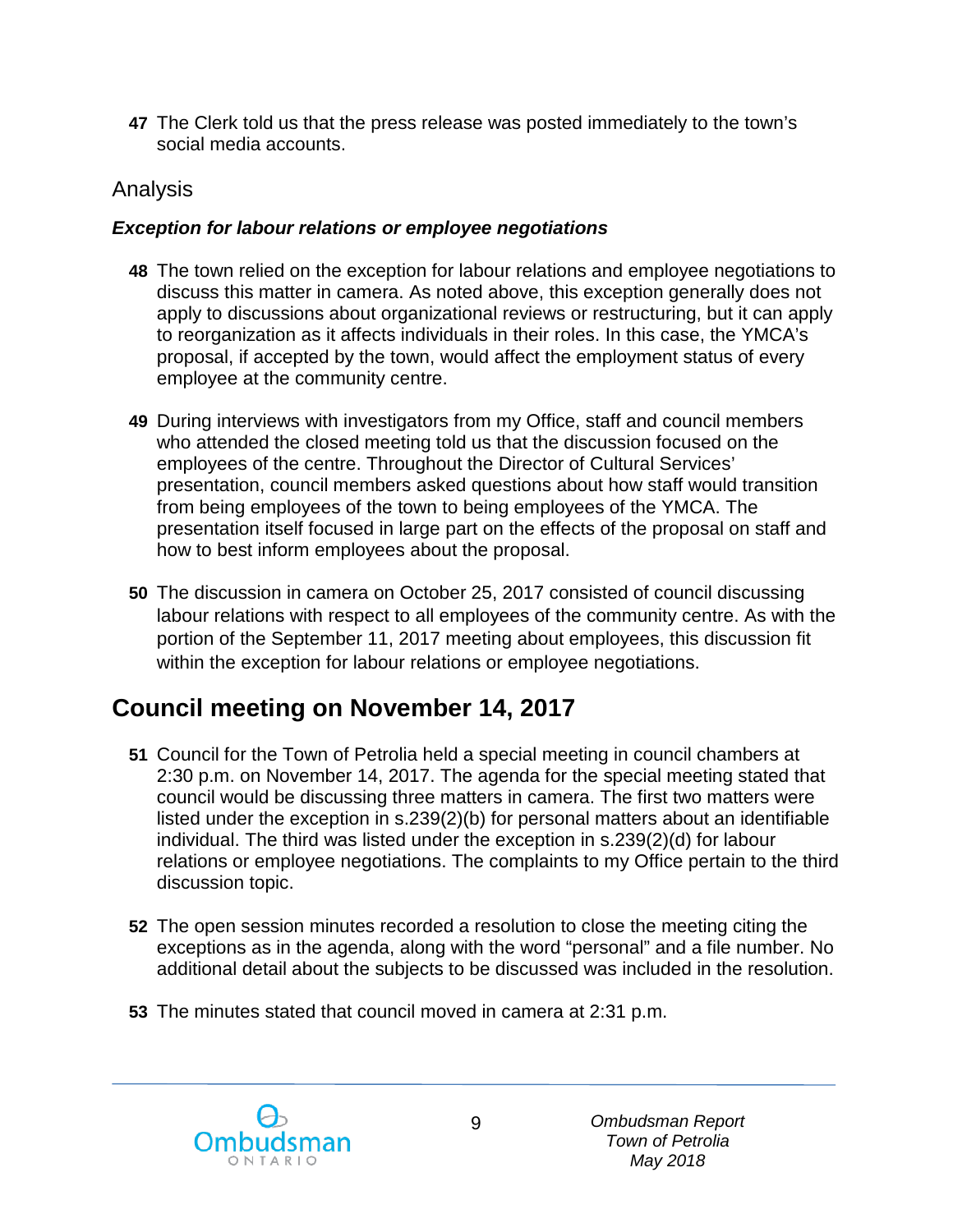- **54** In camera, council discussed the first two topics referenced in the agenda and resolution.
- **55** According to the minutes and interviews my Office conducted with staff and council members, council next discussed complaints received by the town about alleged breaches of the town's code of conduct by a member of council.
- **56** We were told that one member of council left the meeting at 3:15 p.m., shortly after this discussion commenced. Council then discussed the alleged breaches of the code of conduct, including the nature of the complaints received and the identity of the complainants.
- **57** During this discussion, council discussed whether to refer the matter to a third party for investigation. Members of council and staff told us that one member of council suggested that council retain a specific integrity commissioner to review the complaints, but there was no additional discussion of this point. We were told that council and staff were familiar with the suggested integrity commissioner because the individual had provided training to the town in the past. During interviews, one council member told our Office that the individual was "the obvious choice," so no discussion was required.
- **58** Council also discussed who would bring a motion forward for consideration in open session regarding the code of conduct allegations.
- **59** The minutes indicated that the council member who had left returned to the meeting at 3:40 p.m. Council next discussed a fourth matter before returning to open session at 4:10 p.m.
- **60** In open session, council passed a resolution to appoint Amberley Gavel as integrity commissioner to review the code of conduct complaint, future complaints, and other matters related to the code of conduct, and to provide advice about the code to council members.
- **61** The open meeting adjourned at 4:17 p.m.

### Analysis

#### *Applicability of the exception for personal matters about an identifiable individual*

- **62** The exception in s.239(2)(b) permits discussions of personal matters about an identifiable individual in camera.
- **63** One complainant told my Office they believe this discussion did not fit within the exceptions in the Act because council discussed which integrity commissioner to

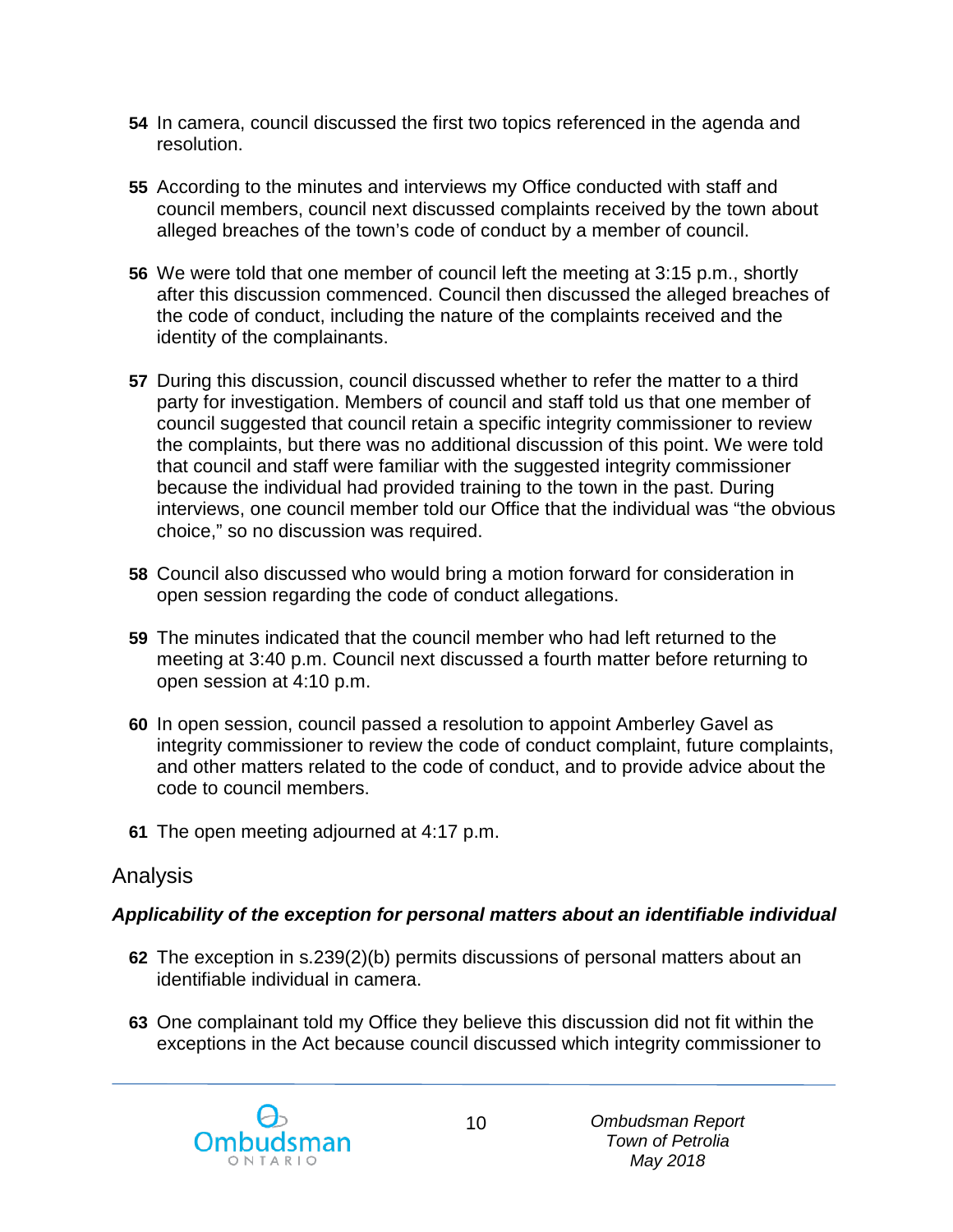hire during the closed session. The meeting minutes and information obtained through interviews indicated that, while one councillor identified an integrity commissioner, there was no discussion about the hiring process or qualifications of the integrity commissioner.

- **64** Instead, the discussion focused on the unproven allegations made against a member of council. Council discussed the allegations and the past conduct of the council member.
- **65** The Act does not define "personal matters," but the IPC has found that the term "personal matters" in the Act is analogous to the term "personal information" in the *Municipal Freedom of Information and Protection of Privacy Act*. [4](#page-10-0) While the decisions of the IPC are not binding on my Office, they can be instructive.
- **66** In a 2010 decision, the IPC explained that information about a person in their professional capacity does not generally constitute personal information, but that information can take on a more personal quality if an individual's conduct is scrutinized or questioned.<sup>[5](#page-10-1)</sup> In that case, a committee of council considered the conduct of a member of the committee during a closed session. The IPC found that the discussion revealed something of a personal nature about the committee member and constituted personal information.
- **67** During the closed meeting on November 14, 2017, council for the Town of Petrolia discussed and scrutinized the conduct of a member of council. The information went beyond the council member's professional capacity with the town, and consisted of personal information. The discussion fit within the exception for personal matters in the Act.

# **Procedural matters**

### Resolution

- **68** The *Municipal Act* requires municipal councils, local boards, and committees to pass a resolution in public before closing a meeting. The resolution must state the fact of the closed meeting and the general nature of the subject(s) to be discussed.
- **69** In *Farber v. Kingston*, the Ontario Court of Appeal found that the City of Kingston did not comply with the Act when it closed a meeting to receive legal advice regarding the renaming of a public square, as the city described the discussion

<span id="page-10-1"></span><sup>5</sup> Order MO 2519 (29 April 2010), online: IPC < https://decisions.ipc.on.ca/ipccipvp/orders/en/item/133361/index.do>.



<span id="page-10-0"></span> $\overline{a}$ <sup>4</sup> Order MO 2368 (26 November 2008), online: IPC <https://decisions.ipc.on.ca/ipccipvp/orders/en/item/133096/index.do>.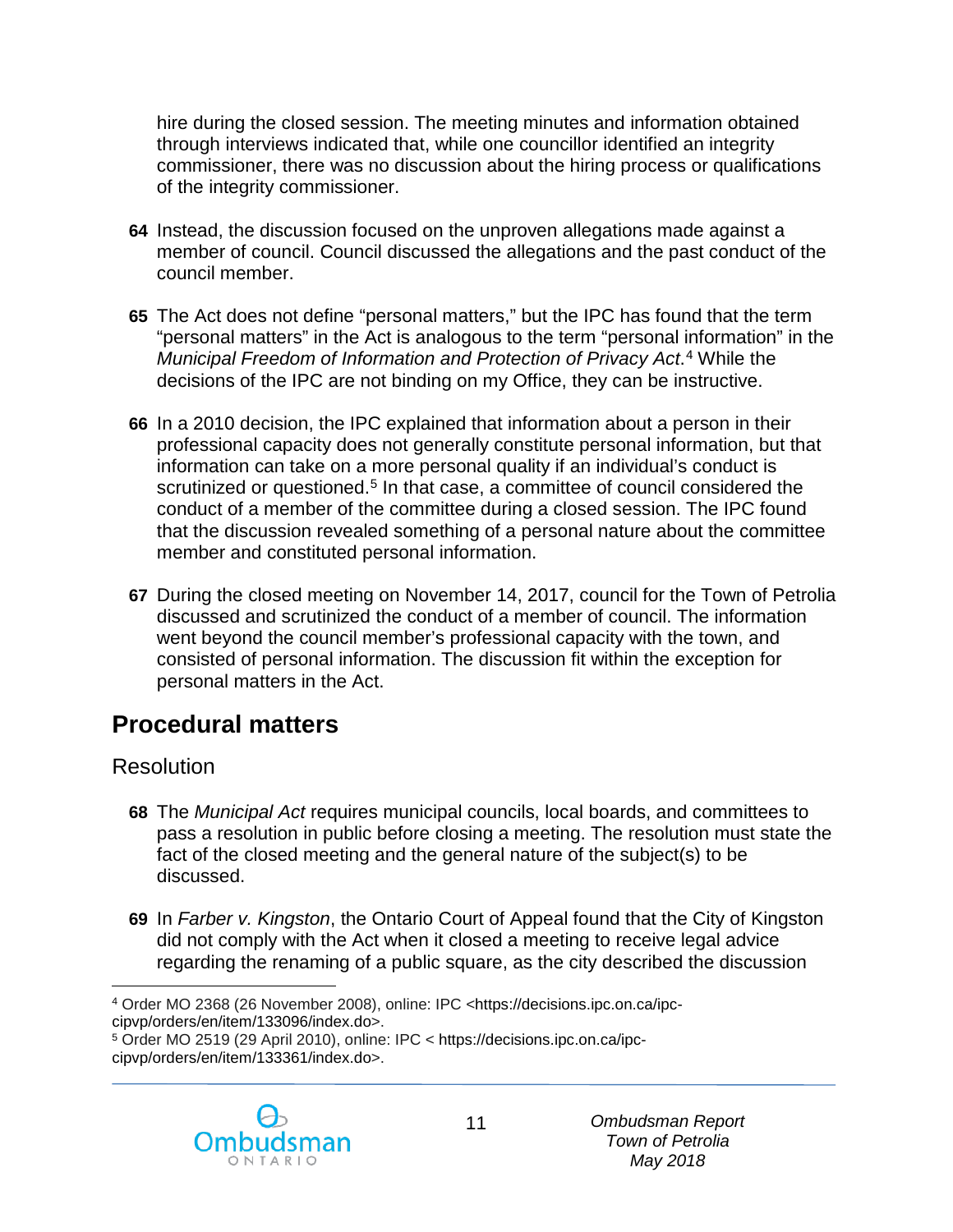only as "legal matters" in the resolution to go in camera.<sup>[6](#page-11-0)</sup> The Court explained that "the resolution to go into closed session should provide a general description of the issue to be discussed in a way that maximizes the information available to the public while not undermining the reason for excluding the public."

- **70** On September 11 and October 25, 2017, the Town of Petrolia passed resolutions to discuss the YMCA matter in camera that referenced only the word "legal," an internal file number, and "pending labour relations." On November 14, 2017, the town's resolution to go in camera referenced only the exceptions relied on in the Act, along with the word "personal," and an internal file number.
- **71** The resolutions passed by the town failed to provide meaningful information to the public about the matters to be discussed in camera. The town should endeavour to comply with the Act by providing a description of the matters to be discussed in camera, to the extent possible without undermining the reason for closing the meeting.

### Voting

- **72** The *Municipal Act* prohibits voting in a closed meeting, except where the subject is permitted to be discussed in a closed meeting, and the vote is for a procedural matter or to give directions to municipal staff or officials.
- **73** During interviews with my Office, council members and staff had inconsistent understandings of whether council made any decisions in camera or gave directions to staff on November 14, 2017. Some individuals interviewed told us that council is careful to avoid ever voting in camera. They said that decisions in camera on November 14, 2017 were made by consensus, in that no one objected to a proposal by staff, giving staff tacit confirmation to proceed. Others told us that staff was merely providing information to council about the status of the proposal, and that council did not reach consensus or make any decisions.
- **74** In a 2015 report about the Township of Bonfield, my Office found that a township committee came to an informal consensus with respect to directions to the township's staff, rather than taking a formal vote. My Office explained that it is a best practice for municipalities to give directions to staff through a formal vote, so that the directions are clear and recorded in the meeting minutes.[7](#page-11-1)

<span id="page-11-1"></span><span id="page-11-0"></span><sup>7</sup> Ombudsman of Ontario, *Investigation into the allegation that the Public Works Committee for the Township of Bonfield violated the Municipal Act, 2001 on May 19 and June 2, 2015* (November 2015) at para 63 - 67, online: <https://www.ombudsman.on.ca/resources/reports-and-casesummaries/municipal-meetings/2015/township-of-bonfield>.



 $\overline{a}$ <sup>6</sup> Farber v. Kingston (City), 2007 ONCA 173.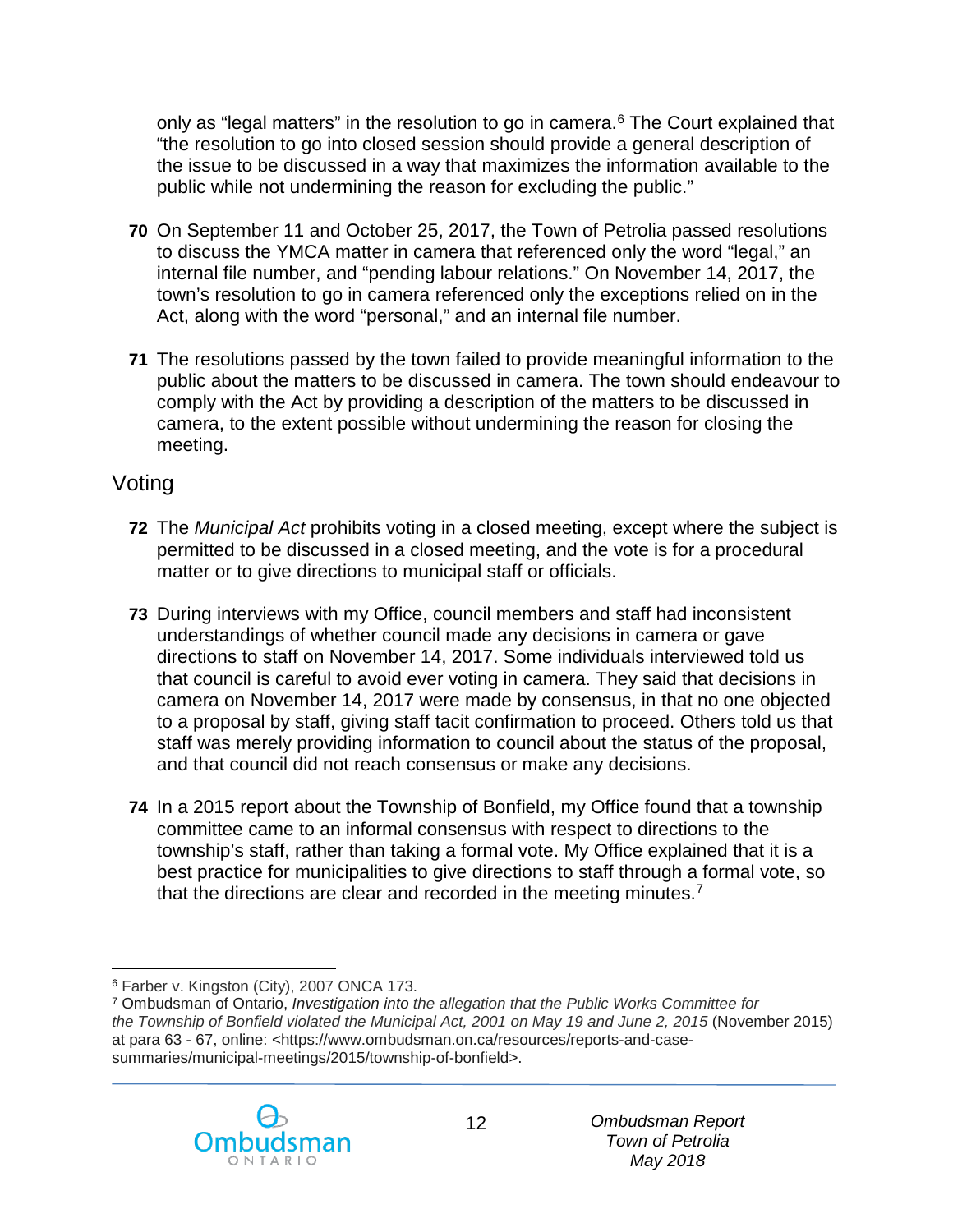**75** As a best practice, the Town of Petrolia should ensure that all decisions made in a closed meeting are made through formal resolution and recorded in the meeting minutes.

#### Audio and video recording

- **76** During the interviews conducted by my Office, members of council and staff had different recollections of the discussions in camera. Some members of council said they did not remember any details of the closed meetings, and others mixed up meetings where the same topic was discussed on more than one day.
- **77** I strongly encourage the Town of Petrolia to audio or video record all in camera meetings of council, committees, and local boards. Keeping an audio or video recording of meeting discussions would provide an accessible and reliable record of closed meetings, should a meeting be reviewed by a closed meeting investigator. This can greatly reduce the impact of an investigation on the town's resources and ensure an accurate record on which to base the investigation.
- **78** Audio or video recording of closed meetings has already been adopted by many municipalities in Ontario in the interest of transparency and accountability. They include the Townships of Adelaide Metcalfe, McMurrich/Monteith, North Huron, and Brudenell, Lyndoch and Raglan; the Towns of Amherstburg, Midland, Wasaga Beach, Pelham, and Fort Erie; the Municipalities of Central Huron, Meaford, and Brighton; and the Cities of Oshawa, Port Colborne, Sault Ste. Marie, Brampton, London, Niagara Falls, Sarnia, and Welland.

#### Closed meeting complaint fees

- **79** One complainant told my Office that they submitted a cheque for \$250 to the town along with their closed meeting complaint in accordance with the town's fees bylaw.
- **80** Town staff told us that the Ombudsman is the town's closed meeting investigator, but the town may consider appointing a closed meeting investigator in the future. In anticipation of that potential change, the town added a \$250 fee for closed meeting complaints to its fees by-law. Staff told us that the town is returning any fees paid while the Ombudsman is the investigator, and returned the complainant's cheque in this case.
- **81** The open meeting law enforcement scheme is premised on a willing public coming forward to assist in ensuring that transparency is maintained at the municipal level.
- **82** Some municipalities have chosen to implement a complaint fee, where they have appointed a closed meeting investigator other than my Office. My Office has

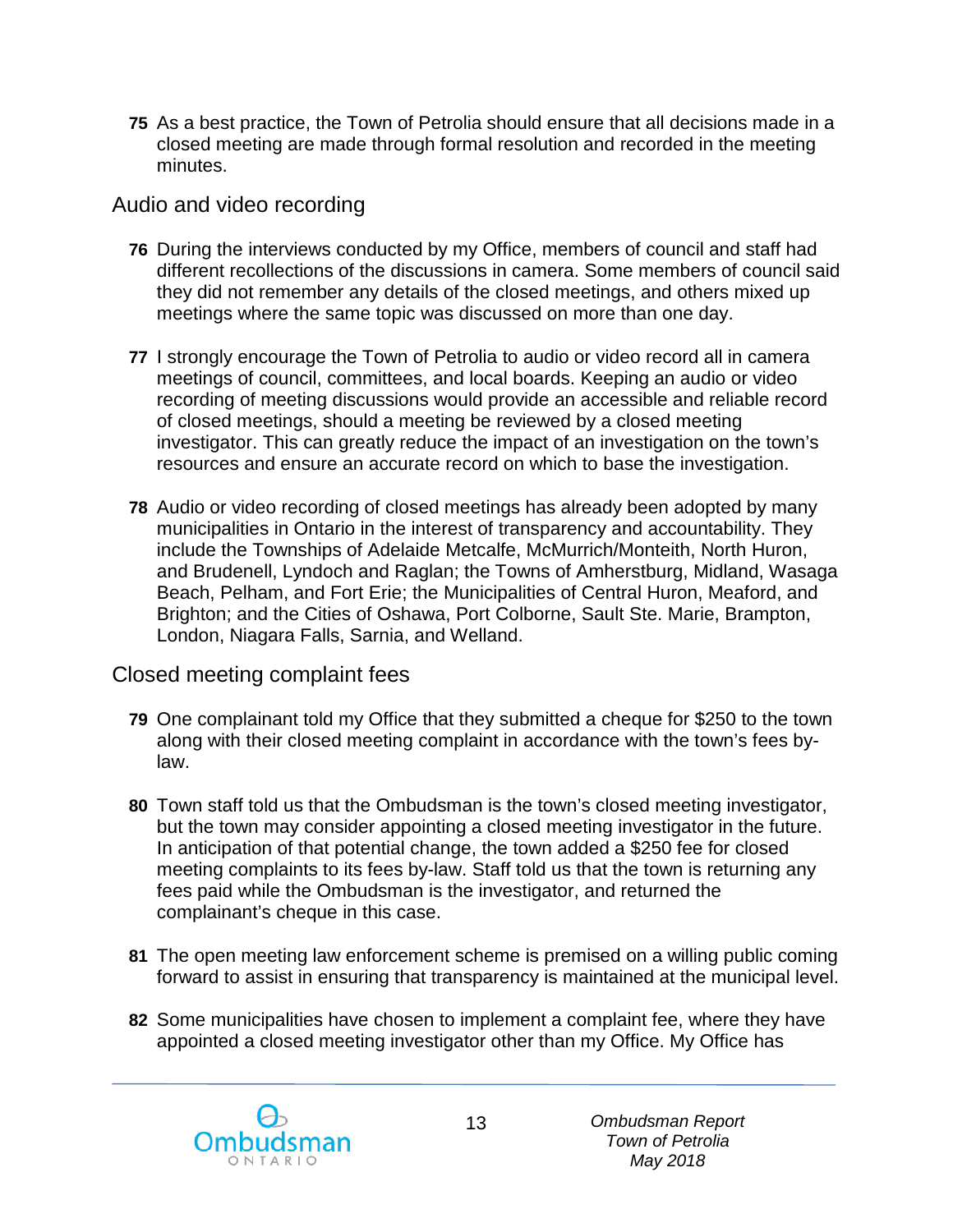publicly denounced this practice as it penalizes complainants for exercising their statutory rights, and may prevent legitimate complaints from being brought forward due to concerns about financial cost. Charging a fee for complaining is entirely inconsistent with the primary intent of the open meeting provisions to foster democratic legitimacy at the local level.

**83** I encourage the Town of Petrolia to continue to permit members of the public to make complaints about alleged improperly closed meetings without charging a complaint fee, whether the Ombudsman continues as the town's closed meeting investigator or council appoints an investigator.

# **Opinion**

- **84** Council for the Town of Petrolia contravened the open meeting provisions of the *Municipal Act, 2001* on September 11, 2017, when it received a presentation from staff of the YMCA in camera.
- **85** Council for the Town of Petrolia did not contravene the open meeting rules when it discussed labour relations in camera at meetings on September 11 and October 25, 2017.
- **86** Council for the Town of Petrolia also did not contravene the Act when it discussed allegations respecting code of conduct violations by a member of council in camera on November 14, 2017.

### **Recommendations**

**87** I make the following recommendations to assist the Town of Petrolia in fulfilling its obligations under the Act and enhancing the transparency of its meetings.

#### **Recommendation 1**

All members of council for the Town of Petrolia should be vigilant in adhering to their individual and collective obligation to ensure that council complies with its responsibilities under the *Municipal Act, 2001* and its own procedure by-law.

#### **Recommendation 2**

The Town of Petrolia should ensure that no subject is discussed in a closed session unless it clearly comes within one of the statutory exceptions to the open meeting requirements.